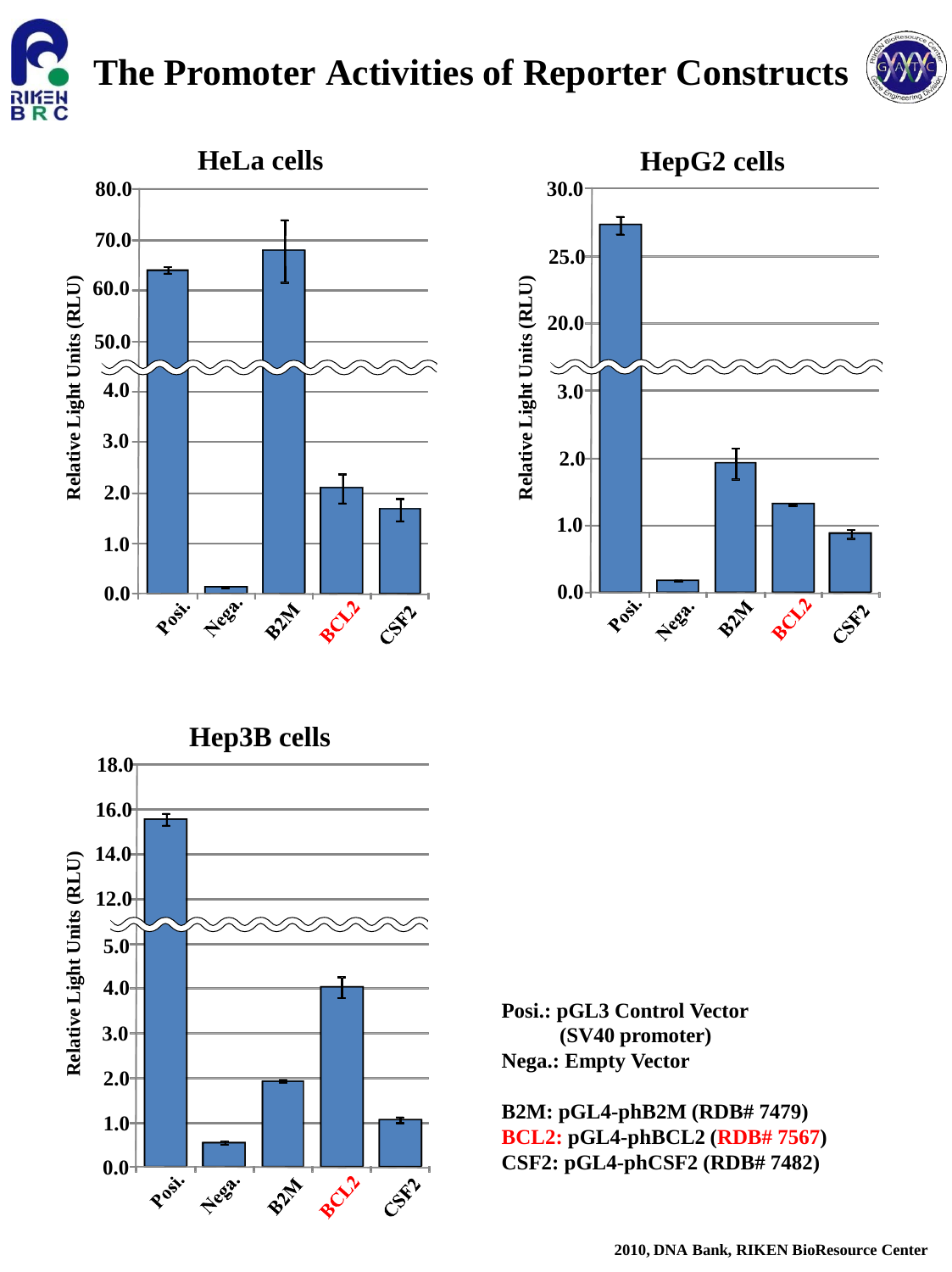

- 241' GAGGCCTGTG CCGCCCGCGC CACCCACTGG CCGGGCCCCG CGGGCGCAG- CGGAGCGGGC 297" GAGGCCTGTG CCGCCCGCGC CACCCACTGG CCGGGCCCCG CGGGCGCAGC CGGAGCGGGC
- 181' GGCCTGCCGC AGGCCTGAGC AGAAGGCCCC GCGCACACCC ACCGCGCCGC GGCCGCGCGG 237" GGCCTGCCGC AGGCCTGAGC AGAAGGCCCC GCGCACACCC ACCGCGCCGC GGCCGCGCGG
- 177" TGCGGTTCCC CGGGAGCCCC CACCCCGTCG CGGACCCCAG CGACCACCAA GTCCGCACGC

121' TGCGGTTCCC CGGGAGCCCC CACCCCGTCG CGGACCCCAG CGACCACCAA GTCCGCACGC

- 61' GGCGCACCCT CCCGCCAGCC GCCCCCCTCC GCACTCCGTC GTCCGCCCGG CCCGGCCGCG 117" GGCGCACCCT CCCGCCAGCC GCCCCCCTCC GCACTCCGTC GTCCGCCCGG CCCGGCCGCG
- 57" ACTCACACGG CCAGAAAGGG TCCAGGCGGT TCCCGGCGCT TTTCCAGCCC TTGTTTTCAT

1' ACTCACACGG CCAGAAAGGG TCCAGGCGGT TCCCGGCGCT TTTCCAGCCC TTGTTTTCAT

Percent Identity : 95.2

Unit Size to Compare: 6

: Reference Seq (BCL2)-insert File Name  $: 1347$ Sequence Size

 $\therefore$  455

 $.96.5$ 

: RDB7567F fasta

Date: 2010.01.20

1st Nucleotide Sequence

2nd Nucleotide Sequence

File Name

Sequence Size

Percent Similarity

[ GENETYX : Nucleotide Sequence Homology Data ]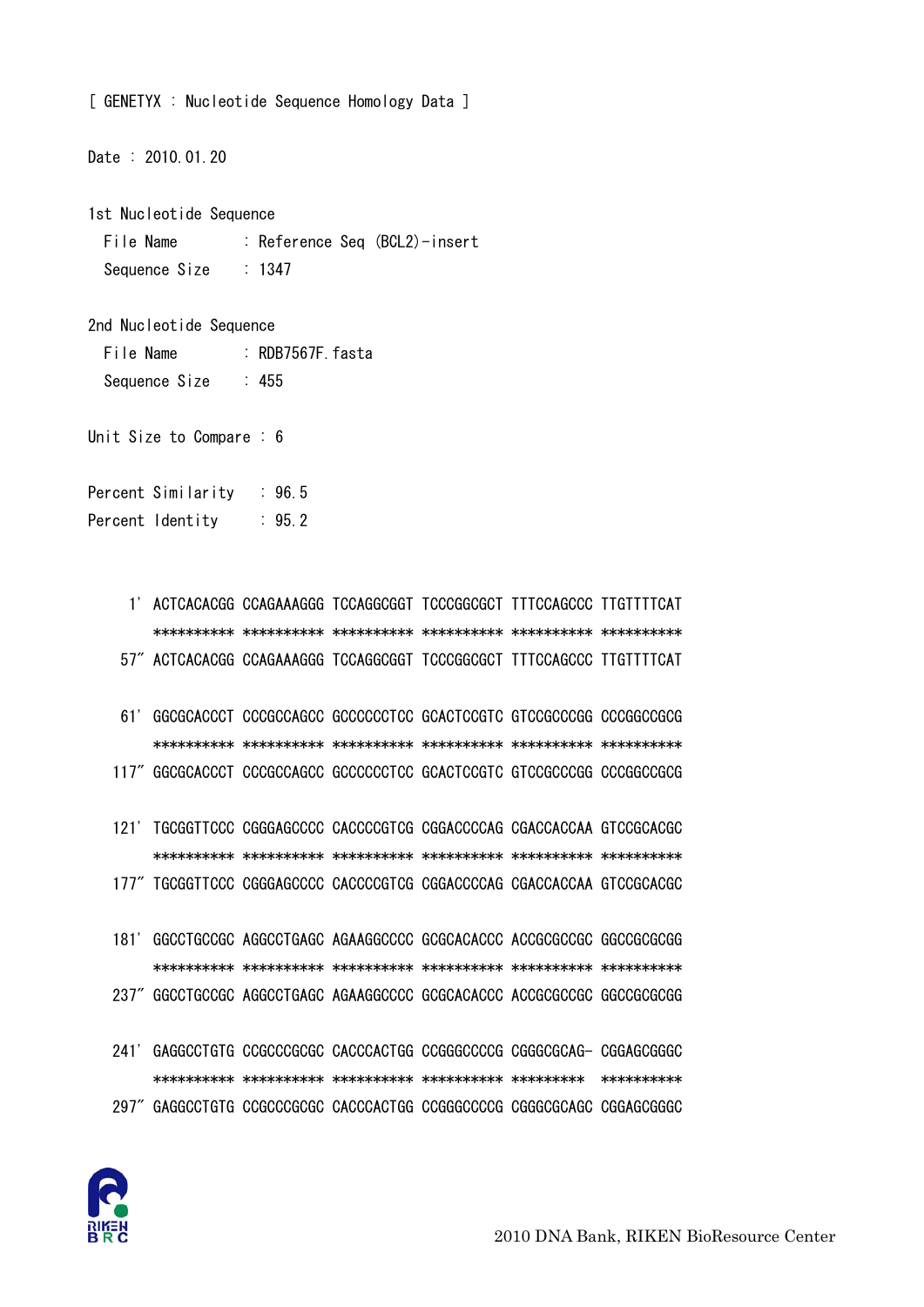|      | 300' GGGTGG-CCG GCCCGGACGC GCCC--TCCC CGGCCGCGGC CCCGCGCGCC ATGTGCCCCC |                           |                                     |  |
|------|------------------------------------------------------------------------|---------------------------|-------------------------------------|--|
|      |                                                                        | ****** *** ********** *** | *** *********** **** ** * ********* |  |
|      | 357" GGGTGGCCCG GCCCGGACGC CCCCCTCCCC CGGCCGCGGC CCCGTGCCGC CTGTGCCCCC |                           |                                     |  |
| 357' | GGCGGGACGC GCCACTCCCG GGCCTGCCGC GGCGCCTTTA AC                         |                           |                                     |  |

\*\* \*\*\*\*\* \* \*\*\* \*\*\*\* \*\*\*\*\*\*\*\* \* \* \*  $\ast$ 

417" GGGGGGAC-C GCC-NTCCC- GGCCTGCNGG GNCNTTCTNG GG

1st Nucleotide Sequence

File Name : Reference Seq (BCL2)-insert Sequence Size  $\therefore$  1347

2nd Nucleotide Sequence

File Name : RDB7567R. fasta (Complementary) Sequence Size  $\therefore$  534

Unit Size to Compare : 6

Percent Similarity  $\therefore$  99.3 Percent Identity  $: 98.7$ 

> 895' AAAATAAAAC CCTCCCCCAC CACCTCCTTC TCCCCACCCC TCGCCGCACC ACACACAGCG 534" CANGNANACC CCTCCCCCAC CACCTCCTTC TCCCCACCCC TCGCCGCACC ACACACAGCG

- 955' CGGGCTTCTA GCGCTCGGCA CCGGCGGGCC AGGCGCGTCC TGCCTTCATT TATCCAGCAG 474" CGGGCTTCTA GCGCTCGGCA CCGGCGGGCC AGGCGCGTCC TGCCTTCATT TATCCAGCAG
- 1015' CTTTTCGGAA AATGCATTTG CTGTTCGGAG TTTAATCAGA AGAGGATTCC TGCCTCCGTC 414" CTTTTCGGAA AATGCATTTG CTGTTCGGAG TTTAATCAGA AGAGGATTCC TGCCTCCGTC